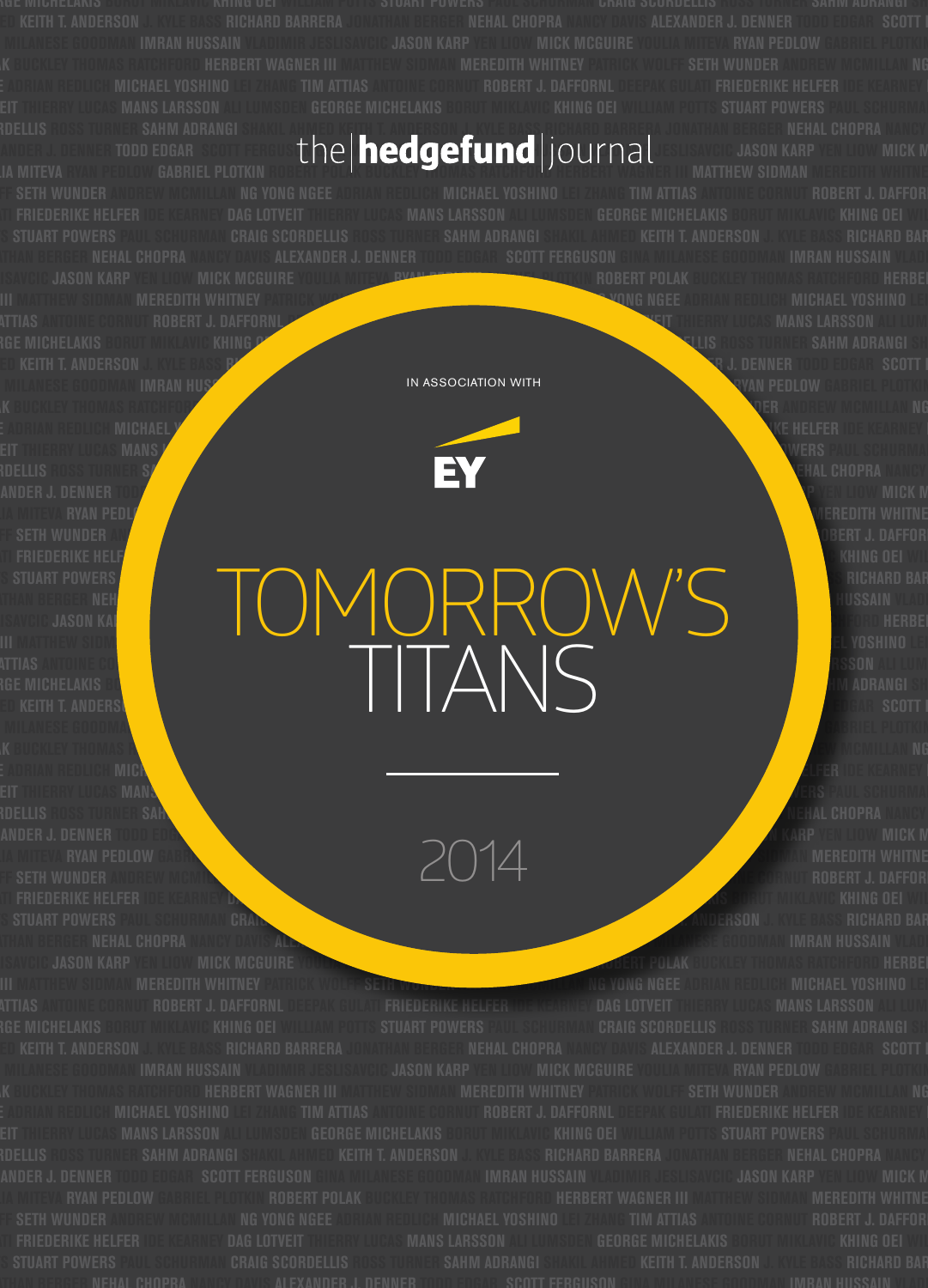**EV** 

# **Tomorrow's Titans 2014** Introduction

HAMLIN LOVELL, CONTRIBUTING EDITOR

ll new names populate the 2014 **Tomorrow's Titans** survey. Arguably at least half of those in our 2010 and 2012 surveys are worthy repeats – based on continuing asset growth and performance – but this year we want  $\sum_{\text{to private}}$ 

to prioritize the showcasing of new talent that we have not covered before.

Aside from that, the process follows the pattern of previous surveys. We contact allocators including family offices, funds of funds, pension funds, insurance companies, endowments and foundations, and service providers. Nominators remain anonymous and the long list of nominations reached a couple of hundred names. Fifty names are selected on a mix of criteria – performance, assets, pedigree, reputation and testimonials. The geographic split is broadly proportional to industry assets with the USA home to most hedge fund assets, Europe in second place, and Asia third.

An important new trend is managers breaking away from funds in the 11-figure bracket (assets above \$10 billion) and launching hedge funds aiming at, and often quickly hitting, the 10-figure bracket – the billion-dollar club. Inflows can mount up swiftly when former employers are closed to new investors – as Herbert Wagner's old shop, The Baupost Group, is. Even when giants are open, more entrepreneurial managers may want to run their own firm: as with Alex Denner of Sarissa who was at Icahn; ex-Redwood Rich Barrerra who founded Roystone Capital; one time Ziff Brothers manager Wui Yen Liow who started Aravt Global; and Sachem Head's Scott Ferguson, and Marcato's Mick McGuire, both of whom were formerly at Bill Ackman's Pershing Square.

The morphing of other huge hedge funds into family offices has been another driver of bulge bracket launches. Some luminaries of the hedge fund industry are no longer accepting external assets. Soros Asset Management, and SAC (now renamed as Point 72) have effectively converted into family offices. Both of these behemoths are now spawning new hedge funds. One ex-SAC manager is Jason Karp of 2012 launch Tourbillon, which already has around a billion dollars of assets. Three ex-Soros managers are Keith Anderson of Anderson Global Macro, and Michael Yoshino and Kenneth Lee of upcoming Hong Kong launch Pleiad.

"Tiger seeds" and "Tiger cubs" (who were seeded by, or worked for, Julian Robertson) seem to be perennial fixtures in any kind of rising stars survey. This year our Tigers include Hound's Jonathan Auerbach, who is now into his 10th year since Tiger seeding; Tiger Ratan's Nehal Chopra into her third

year – and already topping the performance league tables – and Dag Løtveit of Trient, in Norway.



EY congratulates the fifty leaders selected as **Tomorrow's Titans** by *The Hedge Fund Journal.* As the hedge fund industry continues to explore innovative growth opportunities, EY remains committed to helping **Tomorrow's Titans** and their colleagues around the world to build new strategies and products and develop distribution networks and channels in which they have traditionally not been engaged.

As a leading global service provider to the hedge fund industry, we have helped many firms develop from start-ups to become some of the largest players in the financial community. Our dedicated team of hedge fund professionals is proud to provide tax services to approximately half of the top 100 Global Billion Dollar club hedge funds and to audit approximately 40 percent of these institutions. EY is also proud to audit more than half of the top 20 European and top 25 Asian funds. This depth of experience gives us a unique view of the new challenges facing fund managers today, along with the ability to quickly provide innovative guidance that firms need.

Looking over the list of **Tomorrow's Titans**, we are confident in the emerging talent that the hedge fund industry is producing across the globe. This selection of **Tomorrow's Titans** demonstrates that the dynamics of the hedge fund industry are changing. Fund managers are not just focusing on assets in the billions, but are entrepreneurial and starting funds on a smaller scale as well.

EY is excited to see how these individuals will shape and evolve the hedge fund industry. We look forward to continuing to collaborate closely with **Tomorrow's Titans** and their colleagues for many years to come.

As banks continue to retreat from prop trading, due to regulations such as Dodd-Frank, former proprietary traders set up their own funds. Wingspan's Buckley Ratchford was a partner at Goldman Sachs, and Argentière's Deepak Gulati was previously head of prop trading at J.P. Morgan. If banks largely exit prop trading, non-financial

companies may become a nursery for talented traders, such as Paul Schurman, who was head of energy derivatives at commodity giant Glencore.

Dozens of firms worldwide are actively seeding new hedge funds. The largest players include Blackstone, Brummer and Reservoir, all of which write hefty tickets up to \$300 million. For instance Shakil Ahmed's Princeton Alpha was seeded with \$250 million from Blackstone and Robert Dafforn's Bybrook with \$200 million; Tim Attias and Santiago Alarco's Canosa got \$250 million from Brummer and Buckley Ratchford's Wingspan received \$250 million from Reservoir. We also feature Borut Miklavcic's LindenGrove, the 20th fund seeded by Paris-based New Alpha. A new Hong Kong-based seeder, HS Group, will seed Michael Yoshino and Kenneth Lee's Pleiad. We had nominations for managers funded by many other providers of seed, acceleration and emerging manager capital, including Ascalon Capital, Dyal Capital, Grosvenor Capital, IMQubator, Investcorp, Larch Lane Advisors, Northern Lights Capital, Paloma Partners, Protégé Partners, Samena Asset Managers and SEB Alternative Solutions, to name but a few.

Some managers in the survey raised hundreds of millions of dollars on day one without any (publicly disclosed) seeder, but it is not essential to start with a nine-figure level of assets. Admittedly survey after survey, including the annual EY hedge fund survey, shows costs are still rising globally. But the example of activist Sahm Adranghi shows how it is still possible to start with a million dollars and grow to a few hundred million. The prize for most spectacular asset growth probably goes to Lei Zhang's Beijing-based Hillhouse Capital, which began with \$30 million from the Yale Endowment and now runs \$7.5 billion.

As always we have to enter into the customary caveat that any survey of this kind must omit abundant talent, so our list of 50 names should be viewed as a selection of examples of potential future hedge fund industry leaders – and not as an exclusive list. As well as ruling out former survey constituents, space constraints force us to overlook a huge number of very high calibre nominations this time. If there are 10,000 hedge funds worldwide, it seems likely that many hundreds could be tomorrow's titans – and may indeed appear in future surveys. In particular we received many nominations of female portfolio managers, some of whom may find their way into next year's Leading Women in Hedge Funds survey. We will happily wager that many of this year's names will be running 11-figure levels of assets within a decade from now, and will measure their net worth in 10 figures. **THFJ**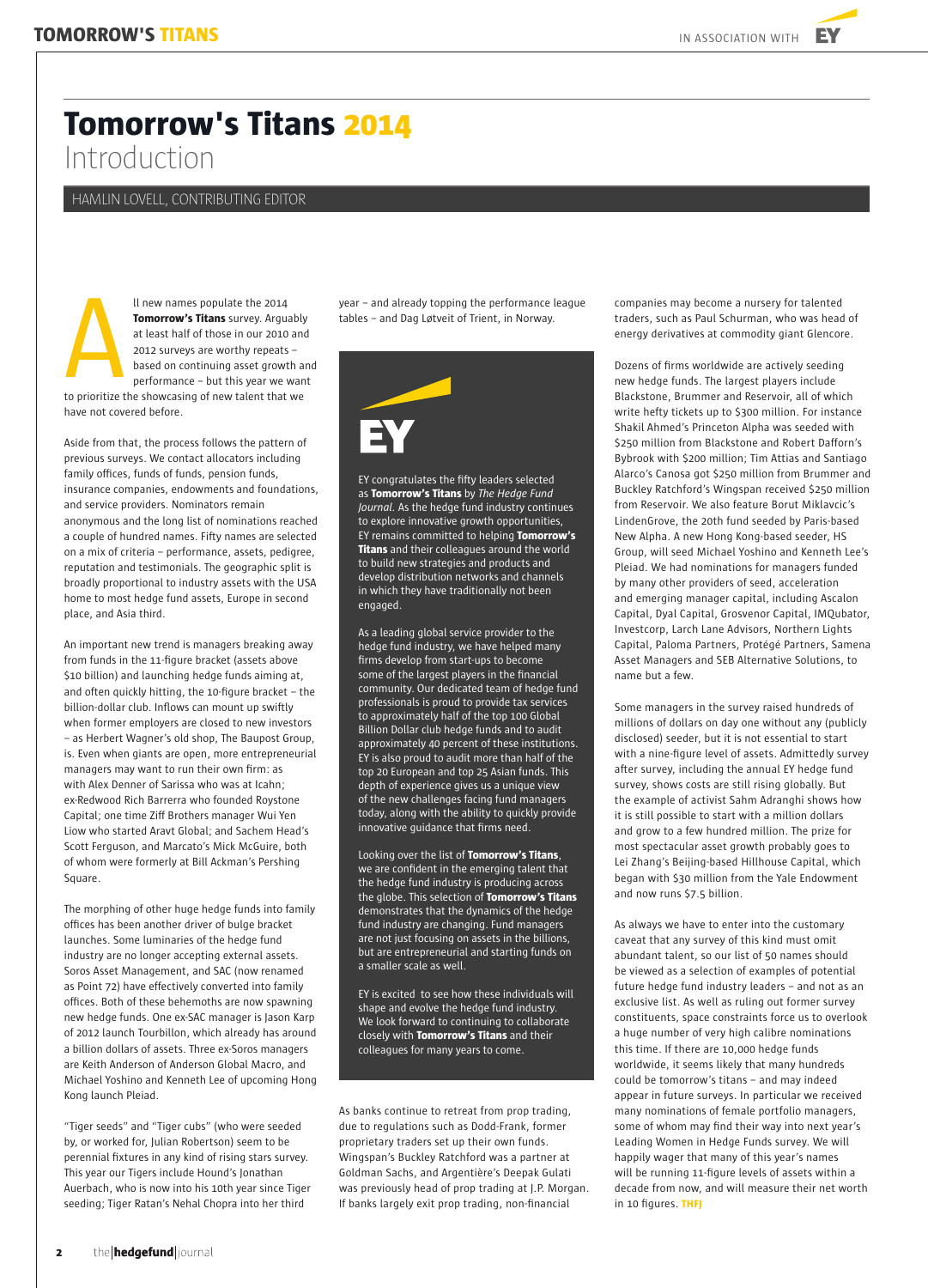

# **Sahm Adrangi**

#### **Founder, Kerrisdale Capital, New York**

ahm Adrangi proves that it is possible to start with a million dollars and grow into a medium-sized hedge fund, now running just shy of \$300 million. He is also unusual in having made strong profits on the short side during a bull market. From 2010 he made a name for himself as a name for short side during a bull market. From 2010 he made a name for himself as a sum short side during a bull market. From 2010 he made a name f pioneering exposer of Chinese companies that obtained US listings via reverse mergers, reading regulatory filings and also hiring a local investigator to uncover possible frauds. Shorting some of these helped his fund to return 60% in 2010 and 180% in 2011. The Kerrisdale Capital blog transparently explains

his reasons for shorting stocks, and currently discloses a short position in Cardtronics Inc, the largest non-bank owner and operator of ATMs trading at 37x trailing P/E. Adrangi was formerly an analyst at \$2 billion distressed debt fund Longacre Fund Management LLC, and also at bankruptcy and restructuring boutique investment bank, Chanin Capital Partners. Adrangi started his finance career in the leveraged finance group of Deutsche Bank, but his investigative instincts were apparent earlier – his first job was as a journalist for Toronto's *Globe and Mail*. He graduated in Economics from Yale University.

# **Shakil Ahmed**

#### **Founder and CIO, Princeton Alpha Management LP, New York**

hakil Ahmed hails from the same department, of the same bank, as Peter Muller, and the two of them also share a common investor – Blackstone, which seeded Princeton Alpha with \$250 million. Both hakil Ahmed hails from the same department, of the same bank, as<br>Peter Muller, and the two of them also share a common investor –<br>Blackstone, which seeded Princeton Alpha with \$250 million. Both<br>worked within Morgan Stanle division – Ahmed ran the unit for seven years, after Muller left, and before Muller returned. However, Princeton Alpha runs only one vehicle pursuing multiple capacity-constrained strategies that are quite different from the three funds run by Muller, who featured in our 2012 Tomorrow's Titans survey. Prior

to starting Princeton Alpha, in May 2013, Ahmed was a managing director at Citi where he was dubbed the "secret genius" in his roles as global head of quantitative strategies and global head of electronic market making. Princeton Alpha is apparently named after the company's New Jersey location. Ahmed's alma mater was in fact Yale University, based in New Haven, Connecticut, where he obtained three degrees in Computer Science: a PhD, a Master of Science and a Master of Philosophy – all on top of a bachelors degree in the same subject from University of California at Berkeley.



### **Keith T. Anderson**

#### **CIO and Chairman, Anderson Global Macro LLC, New York**

eith Anderson is a veteran macro and fixed income manager who launched his own fund in 2013. He co-founded BlackRock in 1988 and served as CIO, becoming known for his direct management of eith Anderson is a veteran macro and fixed income manager who<br>launched his own fund in 2013. He co-founded BlackRock in 1988<br>and served as CIO, becoming known for his direct management of<br>the Obsidian Fund, the firm's succ to start his own firm, but George Soros persuaded him to become CIO of Quantum Fund. Anderson's illustrious team includes three Soros alumni – chief economist Christopher Wiegand, portfolio manager Zameer Arora, and chief macro trader Jim Ragusa - as well as John Lipsky, former first deputy

managing director of the IMF, and Douglas Paul, a former vice chairman of Credit Suisse, now the new firm's president. Anderson takes medium and longer-term views, in both developed and emerging markets, and targets double-digit returns and volatility. The portfolio generally contains expressions of five or more investment themes. Upon the recommendation of consultant Aksia, Pennsylvania's PSERS made a substantial investment in Anderson Global Macro earlier this year. Anderson earned an MBA from Rice University and a BS from Nichols College.

### **Richard Barrera**

#### **Founder, Roystone Capital Management LP, New York**

fter four years as a co-portfolio manager at top performing Glenview Capital and three years as a co-portfolio manager at Redwood Capital Management, Barrera founded Roystone Capital Management with **Example 1200** fter four years as a co-portfolio manager at top performing Glenviev Capital and three years as a co-portfolio manager at Redwood Capital Management, Barrera founded Roystone Capital Management with \$200 mil a value approach and invests right across the capital structure in credit and equity. Filings show that Roystone's equity holdings included Media General, NXP Semiconductors, HCA Holdings, BE Aerospace, Goodyear Tire and Rubber and Nexstar Broadcasting at the end of 2013. Roystone staff include some

of Barrera's Glenview colleagues, such as Curry Ford, Adam Chao and Lloyd Mandell. Other team members come from other firms – Ryan Packard was at Soroban Capital, Tej Arora came from ADK Capital, Ahmar Ahmad was a partner of Owl Creek Asset Management, and David Russell was at Maverick Capital. Roystone's investor relations director Neal Denning came from Blackstone Alternative Asset Management. Barrera began his investment career as an analyst at Gleacher and Co. He has an MBA from Harvard Business School and a Bachelors from the Wharton School at the University of Pennsylvania.

### **J. Kyle Bass**

#### **Founder, Hayman Capital Management LP, Dallas**

Kyle Bass launched Hayman in 2006 and has grown it from assets of \$33 million to more than \$1.85 billion. He may be most famous for his successes on the short side. Hayman was an early mover into the short sub-prime mortgages trade in the US, and Bass was also amongst the first to short peripheral sovereign debt of nations such as Greece. J.

Today, Bass thinks that accelerating inflation in Japan could cause a sell-off in the Japanese government bond market. In his blog Bass is very open about

many positions, including his faith in auto-maker General Motors, which he thinks might be worth as much as \$50 a share. Hayman's other positions include Nationstar Mortgage Holdings, Verizon Communications, Vodafone, Kinder Morgan, NMI Holdings, Energy XXL, Pennymac Mortgage Investment Trust, Digital Realty Trust and American Eagle Outfitters, as per regulatory filings. Bass rose to senior managing director of Bear Stearns at the age of 28, before moving to the buy side at Legg Mason. He graduated in Finance and Real Estate Finance from Texas Christian University in Fort Worth, Dallas.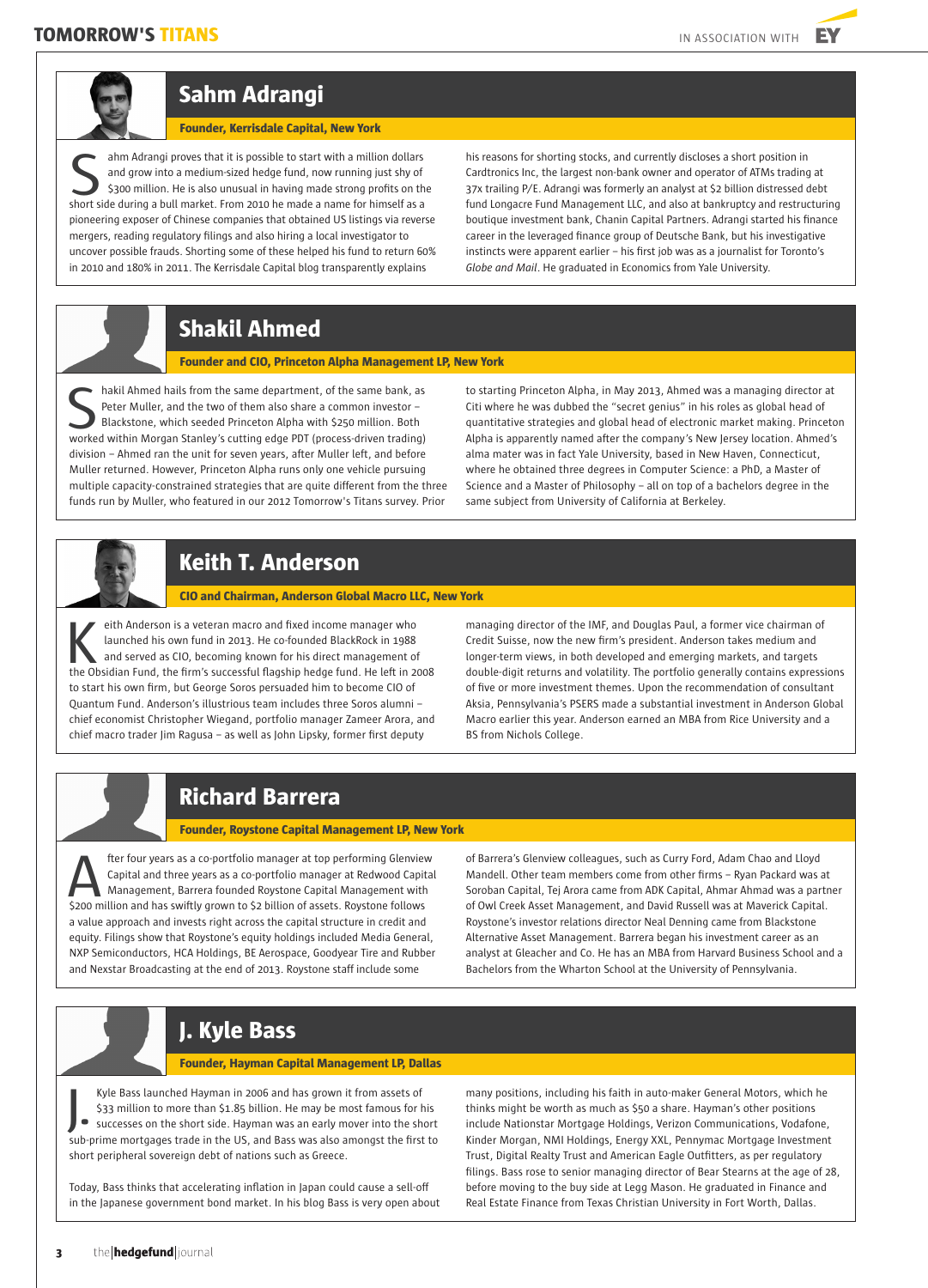### **TOMORROW'S TITANS IN ASSOCIATION WITH**

EY





### **Jonathan Berger**

#### **Chief Executive Officer, CIO, Birch Grove Capital LP, New York**

onathan Berger founded Birch Grove in 2013, and the firm now has approximately \$500 million in assets and invests in long and short credit opportunities via the Birch Grove Credit Strategies Fund LP. Berger applies an opportunistic, flexible approach to credit investing and portfolio construction across corporate and structured credit and seeks to generate attractive risk-adjusted returns in all stages of the credit cycle. The \$7 billion San Bernardino County Employees Retirement Association has disclosed a \$90 million allocation to Birch Grove. Before starting Birch Grove, Berger was J

president and chief investment officer of \$17 billion Stone Tower Capital LLC, overseeing all investment and non-investment operations there. Prior to Stone Tower, Berger co-founded Pegasus Advisers LP. Berger also has been a vice president in the high-yield and distressed securities group at UBS Securities LLC, and a principal at mid-market private equity fund, Rosecliff. He began his career in investment banking as an associate in the leveraged finance group of Salomon Brothers Inc. He has a degree in Economics with a concentration in Finance from the Wharton School of the University of Pennsylvania.

### **Nehal Chopra**

#### **Principal, Ratan Capital Management, New York**

oth in 2013 and since inception in 2009, "tiger seed" Nehal Chopra's Tiger Ratan Capital Master Fund was the best performer in Julian Robertson's Tiger Accelerator Partners fund of funds. Tiger Ratan oth in 2013 and since inception in 2009, "tiger seed" Nehal Chop<br>
Tiger Ratan Capital Master Fund was the best performer in Juliar<br>
Robertson's Tiger Accelerator Partners fund of funds. Tiger Ratan<br>
was also ranked number as the strategy has annualized at 25.41% in the three years to 2013. Tiger Ratan has grown to assets of more than \$565 million. In her investments Chopra looks for great management teams, cheap businesses, and a focus on change – which could involve a new CEO, a spin-off, or a post-bankruptcy

situation. Regulatory filings show holdings included Valeant Pharmaceuticals, Post Holdings, Actavis, Endo, Circor, Forest Labs, Aercap Holdings, Charter Communications, Hilltop Holdings and Envision Healthcare Holdings as of March 2014. Prior to forming Tiger Ratan, Chopra was a portfolio manager for Dmitry Balyasny's Balyasny Asset Management LP and before that Chopra was at Ramius Capital and Lehman Brothers. Chopra earned her MBA aged just 21, whilst teaching other students, and she also holds a BSc in Economics, both from the Wharton School at the University of Pennsylvania.



### **Nancy Davis**

**Founder, Managing Partner and CIO, Quadratic Capital, Greenwich, Connecticut** 

n 2013 Davis founded woman-owned asset manager Quadratic to pursue a liquid discretionary macro strategy with distinctive differences. The fund exclusively uses liquid options and swaptions to express views on FX, rates, n 2013 Davis founded woman-owned asset manager Quadratic to pursue<br>a liquid discretionary macro strategy with distinctive differences. The fund<br>exclusively uses liquid options and swaptions to express views on FX, rates<br>eq with low, no or negative correlation to risk assets. Quadratic aims to maintain a long bias to volatility at all times – but also aims to generate absolute returns in all volatility environments. Quadratic's director of research, David Seif, was previously the sole economist working for John Paulson's Paulson & Co, where

he structured and traded derivatives in the macro markets. Before starting Quadratic, Davis traded options at three financial companies. She was most recently director of derivatives for all asset classes at AllianceBernstein. Davis also managed \$500 million of capital purely in derivatives for Highbridge. She spent a decade at Goldman Sachs, including seven years in its renowned proprietary trading group, where she rose to head of credit, derivatives and OTC trading, and ran one of the largest buy-side options portfolios. Davis graduated magna cum laude in Economics from George Washington University.



# **Alexander J. Denner**

#### **CIO and Founding Partner, Sarissa Capital Management LP, Greenwich**

lexander Denner was Carl Icahn's lead lieutenant on the healthcare side as a senior managing director at Icahn Capital, where he is said to have generated \$2 billion of profit over five years. Fierce Biotech lexander Denner was Carl Icahn's lead lieutenant on the healthcare<br>side as a senior managing director at Icahn Capital, where he is sai<br>to have generated \$2 billion of profit over five years. Fierce Biotech<br>has named Denne today", and he is credited with turning around numerous companies. In 2013 he launched Sarissa, with seeding from Jim Simons's family office, Meritage Group. Sarissa manages a concentrated portfolio of high-conviction ideas in healthcare and often takes an activist approach. This year, Denner was

appointed to the board of cancer drug-maker, Ariad Pharmaceuticals, where Sarissa is the second-biggest shareholder. This is far from the first firm where Denner has been a director – he also did so for a whole host of healthcare companies: Biogen Idec, Enzon Pharmaceuticals, Amylin Pharmaceuticals, ImClone System and Adventrx Pharmaceuticals. Dr Denner, who also worked at Viking Global Investors before Icahn, has three degrees from Yale University and one from MIT.

# **Todd Edgar**

#### **Founder and CEO, Atreaus Capital, New York**

treaus has more than doubled assets, having launched in May 2012 with \$250 million, of which \$100 million is thought to be seed funding from Goldman Sachs. A

Founder Todd Edgar was head of macro trading for Barclays. At Atreaus, Peter Buschmann, Sinan Gumusdis, Dmitri Shklovsky and Michael Ridewood also came from Barclays and they also worked to-gether at J.P. Morgan. Dmitry Shklovsky and Mike Madorsky worked with Edgar at Tudor. COO Andrew

Downes is ex-UBS with director of operations, Bill Passias, ex-Barcap and CFO Gus Coutsouros coming from Skellig Capital Management.

Atreaus mainly trades currencies and commodities and has a liquid global macro strategy. Whilst at J.P. Morgan, Edgar was said to be running around \$2 billion and profited from the bull market in gold in 2007.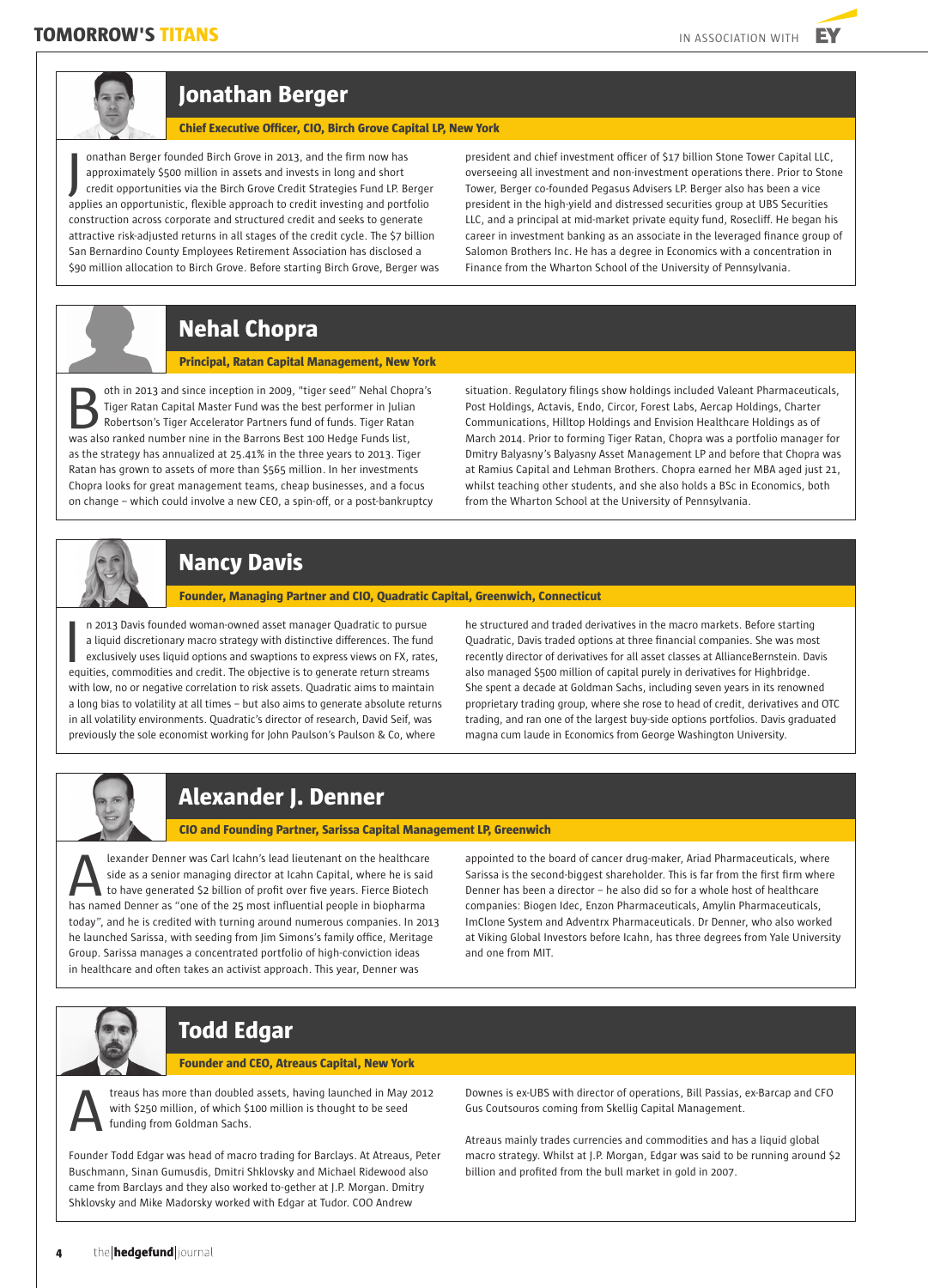

**Managing Partner, Sachem Head Capital Management, New York** 

former partner of Bill Ackman's Pershing Square, Ferguson launched Sachem Head in July 2013, raised \$800 million within a matter of months and has already passed the one billion mark. Sachem Head former partner of Bill Ackman's Pershing Square, Ferguson launched<br>Sachem Head in July 2013, raised \$800 million within a matter of<br>is one of two spin-outs from Pershing Square, the other being Mick McGuire's<br> Marcato which also features in this survey. Ackman is reported to have given his blessing to and invested in both funds. In common with many activist funds, Ferguson runs a concentrated book, typically invested in between eight and 16 positions.

Sachem Head this year invested in Nasdaq-listed consumer brands Helen of Troy, which Ferguson views as undervalued and attractive to strategic partners. The company's appointment of a new CEO, and its initiation of a share buy-back programme, have been attributed to Sachem Head's public letter agitating for these changes. Before moving into activist investing, Ferguson worked in private equity for American Industrial Partners, and as a management consultant for McKinsey. He received an MBA from Harvard Business School and graduated in Public Policy from Stanford University.



# **Gina Milanese Goodman**

**Managing Member, Reid Street Capital LLC, New York**

oodman set up Reid Street Capital in 2012 and launched the fund, Reid Street Fund, LP, in September 2013 to run a long/short equity portfolio focused on consumer stocks with some positions in selected oodman set up Reid Street Capital in 2012 and launched the fund,<br>
Reid Street Fund, LP, in September 2013 to run a long/short equity<br>
portfolio focused on consumer stocks with some positions in selected<br>
media and industri wholesalers, gaming/lodging/leisure, restaurants, supermarkets/drugstores, homebuilders/building products, household/personal care products, food/ agriculture, e-commerce/internet, education, media, light industrials, and autos and transportation. Reid Street runs relatively low net exposure.

Pre Reid Street, Goodman was a portfolio manager at PioneerPath Capital/ Citadel Group, from which Michael Joyce and Andrew Webber have joined Reid Street as analysts. Before that she was managing director and senior analyst at Prentice Capital Management. Goodman's first investment roles were on the sellside for Brown Brothers Harriman and ING Barings LLC, while her first buy-side role was as a senior analyst in the Consumer Group at SAC. Goodman is a CFA charterholder, has an MBA from University of Chicago, and a BA from Duke University.



### **Imran Hussain**

**Founder and CIO, CrossWave Capital Management, New York**

rossWave Capital Management LLC, founded in late 2012 by Imran Hussain, originally as Infineon Capital Management LLC , pursues a discretionary liquid macro strategy with an emerging market rossWave Capital Management LLC, founded in late 2012 by Imm<br>Hussain, originally as Infineon Capital Management LLC, pursue<br>a discretionary liquid macro strategy with an emerging market<br>specialization. Hussain possesses a of globalized finance necessitates an integrated understanding of both developed markets and emerging markets to run an effective macro strategy. CrossWave follows a multi-disciplinary approach, applying thematic macro, tactical trading and relative value strategies. Hussain has spent over 20 years

as an active risk-taker, covering emerging markets and G7 investments. Prior to founding CrossWave, Hussain spent 14 years at BlackRock, as a senior portfolio manager and the head of emerging markets debt and currency. Before BlackRock, he was a proprietary trader for Cargill Financial Services International. His first exposure to macro trading was in 1994 with a New Yorkbased hedge fund, Titan Advisors. Hussain graduated with a BA in Chemistry from New York University, and an MBA in Finance and International Business from the Leonard N. Stern School at New York University.



# **Vladimir Jelisavcic**

**CIO and Senior Portfolio Manager, Bowery Investment Management LLC, New York**

he omens are good for Bowery, as ex-Bear Stearns Vladimir "Vlad" Jelisavcic previously grew Longacre Fund Management from \$1 million of his and his partners' own money to peak assets of \$2.7 billion. Former Longacre co-manager John Brecker is part of Bowery, as ex-Bear Stearns Vladimir "Vlad"<br>
Jelisavcic previously grew Longacre Fund Management from \$1 million<br>
of his and his partners' own money to peak assets of \$2.7 lured Bill Gushard away from his role trading distressed debt for Paulson & Co. Gushard is now portfolio manager and head of risk at Bowery. Goldman Sachs' Petershill Fund has a passive minority interest in the Bowery management company. Like Longacre, Bowery specializes in smaller, niche and middle-

market distressed investments that tend to be overlooked by some other funds. The flagship strategy has returned 19% annualized since inception in 2009. Recently, at the Fifth Global Distressed Debt Investing Summit in 2014, Jelisavcic said that he is finding interesting distressed opportunities, with more attractive yields, in European markets. Jelisavcic studied accounting at New York University and has a JD from the University of Iowa College of Law. He worked at Bear Stearns for five years before founding Longacre in 1999 and Bowery in 2012.



### **Jason Karp**

**CEO and CIO, Tourbillon Capital Partners LP, New York** 

ourbillon" is French for "whirlwind" and an apt epithet for Karp's meteoric career. He was the youngest ever partner at George Weiss Associates, before joining SAC Capital (now Point 72) to be a generalist ourbillon" is French for "whirlwind" and an apt epithet for Karp's<br>meteoric career. He was the youngest ever partner at George Weiss<br>Associates, before joining SAC Capital (now Point 72) to be a generalis<br>portfolio manager Carlson Capital, Karp started Tourbillon with \$250 million, including with the investment of several UK pension funds. Assets have swiftly risen to more than \$1 billion. Tourbillon advanced more than 20% in 2013, despite running very low net equity exposure. Regulatory filings show that Tourbillon has owned

online travel plays Expedia and Ctrip, Visteon whilst hedging with alpha shorts, and also a portfolio hedge of put options on the S&P. These shorts helped them to do well in each of the months the market was down during their existence. In common with David Einhorn and James Dinan, Tourbillon has also shorted troubled retailer JC Penney. Other Tourbillon shorts have included a number of food staples names that Karp views as expensive, secular decliners. Karp graduated summa cum laude in Economics and Finance from the University of Pennsylvania's Wharton School.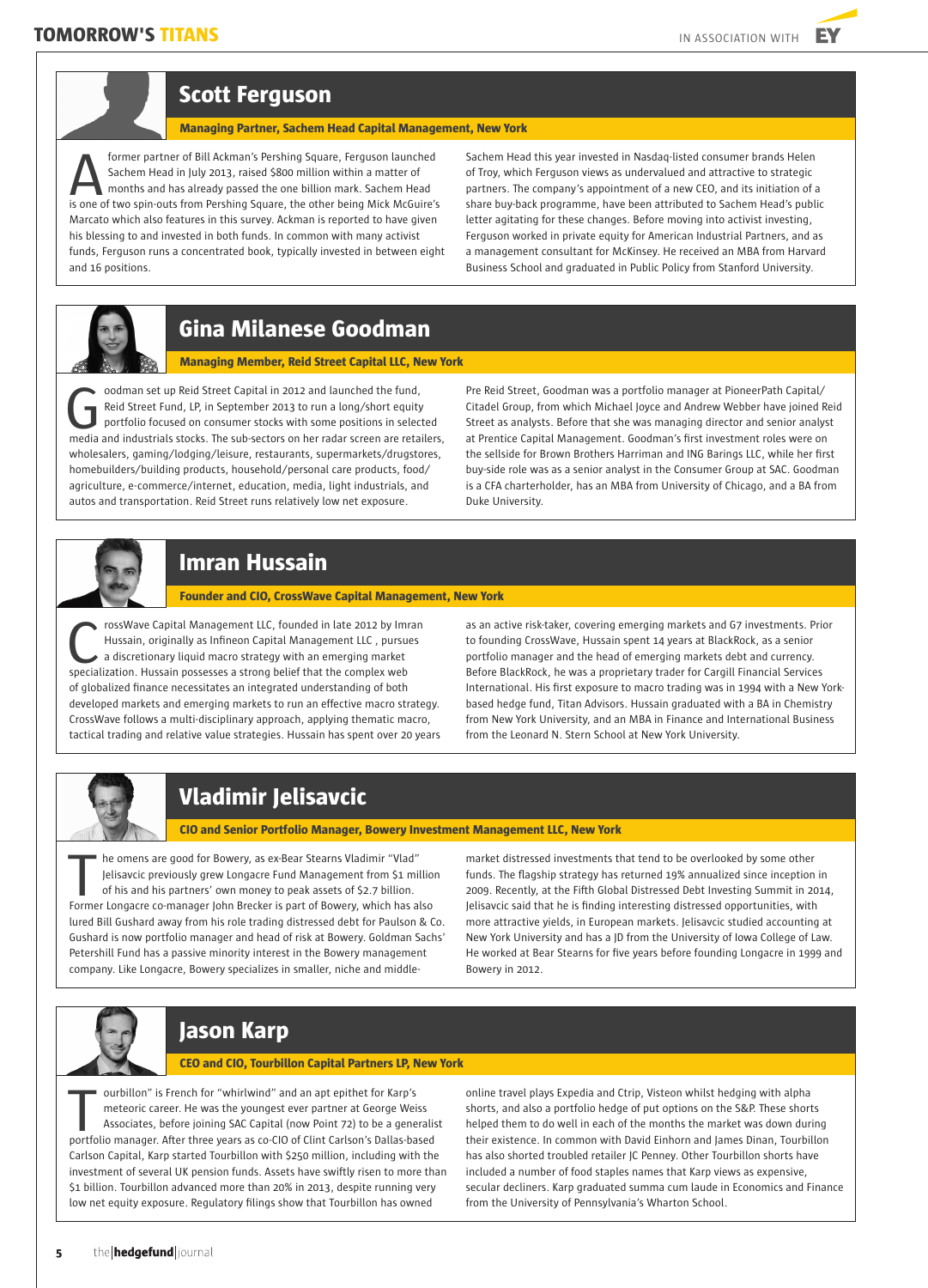

# **Yen Liow**

**Managing Partner and Portfolio Manager, Aravt Global, New York**

aising over \$1 billion right off the bat made Aravt Global one of the largest launches of 2014. Liow started long/short equity fund, Aravt Global, after 11 years at Ziff Brothers Investments, where he covered aising over \$1 billion right off the bat made Arav largest launches of 2014. Liow started long/sho Global, after 11 years at Ziff Brothers Investmen<br>media, telecoms, agricultural commodities and energy.

Former Ziff colleagues Kenneth Wong and Rameez Saleh are also part of Aravt, as is ex-Wall Street Journal researcher, Jim Oberman. Analysts include Christopher Weldon, formerly of Incline Global Management LLC. The COO,

Thomas Hoban, has been COO or CFO of a series of hedge funds, including Vinik Asset Management LLP, Signpost Capital and Chilton Investment Company.

Liow started his career as a management consultant working for Bain & Company. He has an MBA from Harvard Business School and a bachelor's degree from Australia's University of Melbourne.

# **Mick McGuire**

**Founder and Managing Partner, Marcato Capital Management, San Francisco** 

ick McGuire founded Marcato in 2010. The firm has grown to approximately \$3 billion in assets under management. Marcato specialises in the deep fundamental research of middle market ick McGuire founded Marcato in 2010. The firm has grown to<br>approximately \$3 billion in assets under management. Marcato<br>specialises in the deep fundamental research of middle market<br>equities across a variety of industries. positions. Recent examples of passive investments include Goodyear Tire and Vail Resorts, while recent activist investments include Sotheby's and Life Time Fitness. Prior successful activist engagements include convincing Lear Corporation to accelerate return of capital to shareholders and Alexander

& Baldwin to separate the company's real estate and transportation divisions into two independent, publicly traded companies. The March 2014 regulatory filings also show positions in Lear, NCR and American Realty Capital Properties. Prior to founding Marcato, McGuire was a partner at Bill Ackman's Pershing Square, following an initial career in private equity. He received his MBA from Harvard Business School and his Bachelor's in Economics from Princeton University. McGuire serves on the board of Tipping Point Community, the Bay Area's leading anti-poverty grant-making organization.

# **Youlia Miteva**

**Founder and Portfolio Manager, Proxima Capital Management, New York** 

oulia Miteva founded \$850 million Proxima Capital in 2004 and has achieved annualised net returns of approximately 500 bps above the S&P 500 since inception, generating alpha both on the long vulia Miteva founded \$850 million Proxima Capital in 2004 and have achieved annualised net returns of approximately 500 bps above the S&P 500 since inception, generating alpha both on the long and short side of its book. F opportunities, Proxima seeks out securities whose fundamental value is obscured or misperceived and where catalysts such as turnarounds, break-ups, M&A and industry changes could help close the mispricing gaps. Miteva has built a strong investment team, the pillars of which are her partners, senior

analysts Vince Tran and Sohail Shahrasebi, who joined the firm in 2008 and 2010, respectively. Prior to founding Proxima at the age of 28, Miteva held analyst roles at Stonehill Investment Corp. and Third Point Management. The Bulgarian native started her finance career in investment banking with Donaldson, Lufkin and Jenrette, after graduating summa cum laude from the University of Pennsylvania's Management and Technology programme, with a dual degree from the Wharton School and the School of Engineering and Applied Science.

### **Ryan Pedlow**

#### **Founder, Two Creeks Capital, New York**

edlow is starting a global equities fund mainly trading financial stocks, similar to the strategy he pursued at Ziff Brothers, where he spent 13 years as a Principal and a Portfolio Manager at ZBI Equities.

In August it was reported that Two Creeks had raised \$1.5 billion of day-one money. That is almost double the \$800 million that Yen Liow, also formerly Ziff Brothers, raised for his fund, Aravt Global. Two Creeks and Aravt are amongst a number of spin-offs from giant Ziff Brothers, which is reported to be seeding

new funds run by its sector chiefs, such as Pedlow. He started his investment career as an analyst at Goldman Sachs & Company within the investment banking a global equities fund mainly trading financial stocks, new funds run by its sector chiefs, such as Pedlow. He started his investment<br>
similar to the strategy he pursued at Ziff Brothers, where he spent 13<br>
years a honors from Queen's University, in Kingston, Ontario Canada in 1998.

### **Gabriel Plotkin**

#### **Founder, Melvin Capital LLC, New York**

teve Cohen is rumoured to be backing Plotkin's new fund with \$200 million. Plotkin has spent nearly a decade at SAC, now known as Point 72, working for its Sigma Capital division, and was said to be running feve Cohen is rumoured to be backing Plotkin's new fund with \$200 million. Plotkin has spent nearly a decade at SAC, now known as Point 72, working for its Sigma Capital division, and was said to be running one of the two \$1 billion.

Plotkin was thought to be one of the top earners at SAC. He carried out his own proprietary research, particularly focused on the consumer products,

gaming and lodging industries. He also participated in client meetings with Steve Cohen. Plotkin is widely expected to start his new fund by year end.

Pre SAC Plotkin worked for Ken Griffin's Citadel, in Chicago, and for North Sound Capital LLC in Connecticut. Plotkin graduated in Economics from Northwestern University in Evanston, Illinois.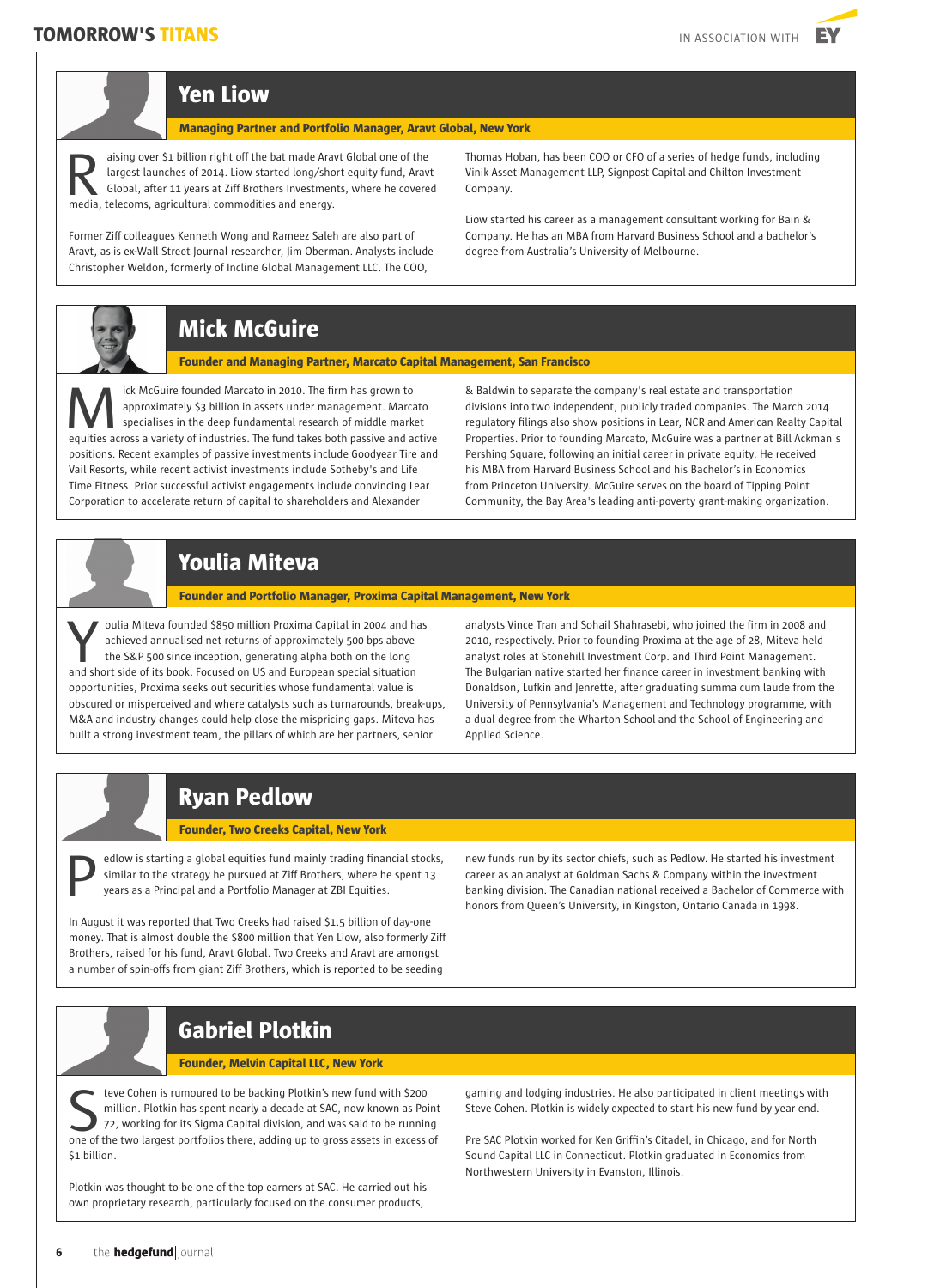

# **Robert Polak**

#### **CEO, Anchor Bolt Capital, Chicago**

obert Polak spent five years at Citadel, running around \$3 billion gross invested capital. In 2012 he started Anchor Bolt with initial assets of \$30 million that have swiftly grown to \$1.3 billion. The long/ short Polak spent five years at Citadel, running around \$3 billion gross invested capital. In 2012 he started Anchor Bolt with initial assets of \$30 million that have swiftly grown to \$1.3 billion. The short fund is focuse into capital equipment, basic materials, energy and transportation. It had holdings including General Motors, American Airlines Group Inc, Tesoro Corp, Eog Resources Inc, United Rentals Inc, Cheniere Energy Inc, Graphic Packaging Holding Co and Noble Energy Inc., according to year-end 2013 filings. Staff

includes Polak's former Citadel colleague Paritosh Batra. At Citadel, Polak was in charge of global industrials, and previously followed industrials and energy at Copper Arch Capital and NWQ Investment Management Co. He began his financial career as an investment banker with Salomon Brothers. Polak studied Economics at the University of California at Los Angeles where he graduated cum laude, and gained an MBA from New York's Columbia Business School, during which he also had an internship working for Morgan Stanley Investment Management.

# **Buckley Thomas Ratchford**

#### **Founder and CIO, Wingspan Investment Management LP, New York**

efore founding Wingspan, Buckley "Buck" Ratchford spent his entire investment career at Goldman Sachs, where he became a partner in 2006. Most recently he served as the firm's global head of bank loan the fore founding Wingspan, Buckley "Buck" Ratchford spent his entire<br>investment career at Goldman Sachs, where he became a partner in<br>2006. Most recently he served as the firm's global head of bank loan<br>trading and distre head portfolio manager of a proprietary investment business, with desks in New York and London within Goldman's global credit division. Wingspan launched in March of 2013 with \$250 million from Reservoir Capital Group, which has been seeding hedge funds since 1998. The Wingspan Master Fund was up approxi-

mately 23% net in its first year, with 4% annualised volatility, and seems to be firing on all cylinders. All of its sub-strategies, including long/short fundamental credit, distressed credit, liquidation/legal, special situation equities, and capital structure have produced positive performance. The firm has grown substantially since launch and is now managing approximately \$800 million. Its staff has grown to 13 professionals which include several former Goldman colleagues. Ratchford graduated with a BA from Dartmouth College (summa cum laude), an MSc. from the London School of Economics, and a JD from Harvard Law School.

### **Mathew Sidman**

#### **Founder, Managing Partner, CIO, Three Bays, Boston**

hree Bays launched this year with \$500 million, and the firm presently has assets totaling more than \$1 billion. Three Bays follows a longterm, deep-value, event-driven strategy in the US and Europe similar hree Bays launched this year with \$500 million, and the firm prese<br>has assets totaling more than \$1 billion. Three Bays follows a long-<br>term, deep-value, event-driven strategy in the US and Europe simil<br>to the approach of spent 15 years at Jonathon Jacobson's \$12 billion Highfields, where COO and managing director, Jennifer Stier, was one of *The Hedge Fund Journal's* Leading 50 Women in Hedge Funds in the 2013 survey. At Highfields, Sidman had responsibility for more than \$1 billion. At Three Bays the CFO is Joe Gigliotti,

who was previously at long/short equity fund, Boston Provident. The COO is Joshua Gold, who headed up client and hedge fund relationships for Jefferies. Chief compliance officer and general counsel, Martha Mensoian, came from P. Schoenfeld Asset Management and has also worked for Capstone Investment Advisors, and Highfields.

Sidman has an MBA from the Wharton Schoool at the University of Pennsylvania, and he graduated from Duke University.

### **Herbert Wagner**

#### **Managing Partner and Portfolio Manager, Finepoint Capital, Boston**

agner spent 13 years at Seth Klarman's Baupost Group. Between 2010 and 2012, Wagner was co-portfolio manager of the firm. During that time, all investments were approved by both Wagner agner spent 13 years at Seth Klarman's Baupost Group. Bety<br>
2010 and 2012, Wagner was co-portfolio manager of the firm<br>
2011 During that time, all investments were approved by both Wagner<br>
2018 and Klarman. Wagner also man corporate debt, mortgages, structured products and equities. Baupost, which manages over \$25 billion, has become legendary for its strong returns from value investing. This year Klarman warned that asset prices could be nearing bubble territory. Baupost is reportedly closed to new investors, whereas

Wagner's Finepoint is expected to launch with \$2 billion. It will pursue value strategies, and investors are subject to multi-year lock-ups because, like Baupost, Finepoint will often take a long-term view and hold some positions for many years. It therefore seems unsurprising that some Finepoint staff have been drawn from a private equity background, including Kevin Koslosky whose prior experience includes KKR's special situations group. Finepoint's director of operations, Eric Napoli, came from Sankaty Advisors, LLC, the credit affiliate of Bain Capital LLC.

### **Meredith Whitney**

#### **Chief Investment Officer, Kenbelle Capital LP, New York**

ichael Platt and other BlueCrest Capital Management LLP managers have reportedly used \$50 million of their personal capital to seed Meredith Whitney's Kenbelle Capital LP. Its American Revival Fund Ichael Platt and other BlueCrest Capital Management LLP manag<br>have reportedly used \$50 million of their personal capital to seed<br>Meredith Whitney's Kenbelle Capital LP. Its American Revival Fund<br>is targeting returns in the out in the book "Fate of The States" which foresees central US states growing faster than either the East Coast or the West Coast. In particular Whitney forecasts lower tax US states, like South Dakota and Arkansas, which also have right to work laws and produce commodities, could grow at double the general

US economic growth rate. Whitney also thinks the lower debt burden in Ohio, Indiana, Texas and Oklahoma bodes well for their growth prospects. Whitney became famous for predicting the sub-prime crisis and accurately warning that some banks, such as Citi, would have to cut their dividends. Having been a sell-side analyst at Oppenheimer she set up her own advisory firm, Meredith Whitney Advisory Group, which she ran for several years before starting Kenbelle. At Kenbelle Whitney has reunited with her former Circle T hedge fund colleague, Steve Schwartz.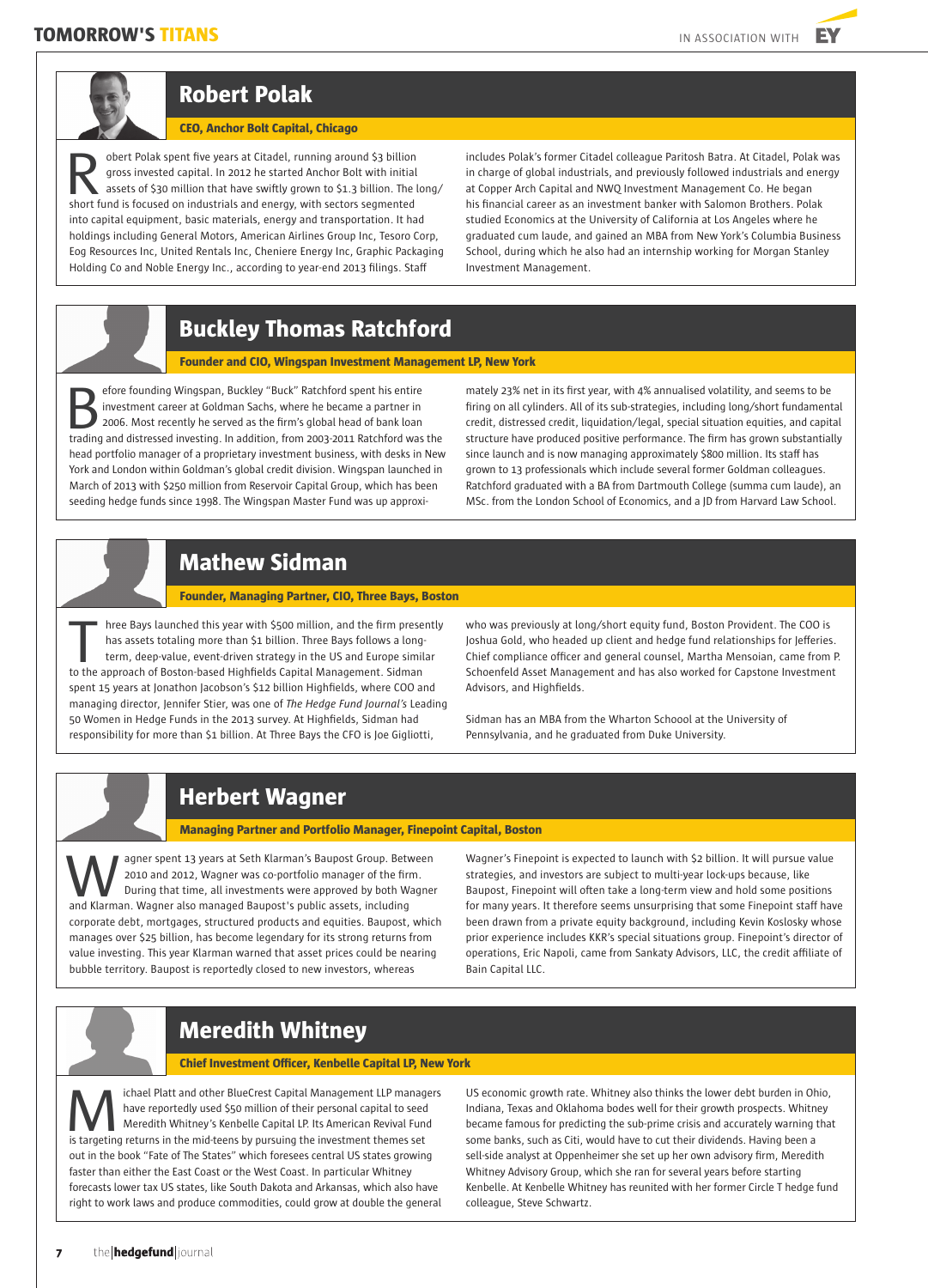

### **Patrick Wolff**

**Founder, Managing Member and Portfolio Manager, Grandmaster Capital Management, San Francisco** 

quity long/short manager Grandmaster Capital is the first ever hedge fund seeded by Facebook investor and entrepreneur Peter Thiel, who allocated \$50 million of day-one capital to Grandmaster in January quity long/short manager Grandmaster Capital is the first ever help fund seeded by Facebook investor and entrepreneur Peter Thiel, allocated \$50 million of day-one capital to Grandmaster in Januar 2011. Wolff's investment with macroeconomic analysis. He is wary of bubbles, and having accurately anticipated the deceleration in China's growth rate, he views China as a bubble alongside emerging markets that depend on Chinese commodity demand. Consequently, Grandmaster has focused on companies geared to the US

economy (and relatively immune to a China crash) and has profited from the relatively strong US economic recovery. The "Grandmaster" name alludes to Wolff's early career as a professional chess player: he has been a grandmaster since age 22 and twice won the US championship (1992 and 1995). Wolff's business career started after his chess career, in 1997, in strategy consulting, internet start-ups and banking. Wolff's investment career started at Thiel's Clarium Capital Management in 2005. In common with Thiel, Wolff studied philosophy. Wolff graduated from Harvard University, and is a CFA charterholder.



# **Seth Wunder and David Meyer**

**Co-Portfolio Managers, Contour Asset Management, New York** 

eth Wunder and David Meyer's Contour Asset Management surpassed \$1 billion of assets in 2013, and was up to \$1.7 billion by March 2014. The Manticore Fund, investing in technology, media and telecom stocks globally, has produced positive returns in each full year since Contour's S1 billion of assets in 2013, and was up to \$1.7 billion by March 2014.<br>The Manticore Fund, investing in technology, media and telecom stocks inception – 2011, 2012 and 2013. The fund typically runs with a net exposure in the +/-25% range, and is deeply focused on alpha generation, both on the long and short side. Seth Wunder and David Meyer were part of Manticore within Sweden's Brummer & Partners, until creating Contour in October 2010.

Contour has been one the most successful strategies that Brummer, one of *The Hedge Fund Journal's* Europe 50, has seeded. Wunder had previously worked at Tracer Capital Management, which invested in technology, media and telecoms globally. Meyer had been with Brummer since 2004, well before the creation of Contour, originally on their Zenit Fund. The co-portfolio managers' investment careers both began as equity analysts at Morgan Stanley. Wunder graduated with a degree in Applied Economics and Business Management from Cornell University and Meyer with an Economics degree from Northwestern University.

# **Tim Attias**

#### **Founder, joint CIO, Canosa Capital LLP, London**

eeding of \$250 million in 2013 from Sweden's Brummer and Partners got global macro fund Canosa off to a flying start, and the manager's assets have shown spectacular growth, surpassing the magic \$1 billion mark in less than a year, making it one of the biggest macro hedge billion mark in less than a year, making it one of the biggest macro hedge billion mark in less than a year, making it one of the biggest macro hed fund launches of 2013. The two founders, Tim Attias and Santiago Alarco, were joint CIOs at Rubicon. They have worked together since 1996 at both Salomon Brothers, where Attias was managing director, and ABN Amro on the proprietary trading desks. Canosa delivered an annualized return of 14% for

2013, and has outperformed its macro peers since inception. The fund aims at "long-term, uncorrelated positive returns, while limiting downside risk by creating a diversified portfolio of liquid securities."

Canosa has a broad asset class remit, including interest rates, developed and emerging market currencies, and equity indices. Options and derivatives on all of the above can also be traded. Attias started trading fixed income and arbitrage at Salomon Brothers in 1994.



# **Antoine Cornut**

#### **CIO and Founding Partner, Camares Capital, London**

ntoine Cornut was hired by Saba's founder, Boaz Weinstein, to Deutsche Bank in 2007 to run their European credit trading business. Five years later, Weinstein co-seeded Antoine Cornut's Camares Capital hedge fund with highly regarded investor Reservoir Capital Group LLC. The Camares Capital hedge fund with highly regarded investor Reservoir Capital Group LLC. The Camares Capital Article 3. European Credit Fund was launched in March 2013 with \$150 million and has grown within a year to be just under \$500 million, generating a net 8% return to date. The strategy is relative value credit, investing in liquid instruments including bonds, credit default swaps and loans from investment-grade and

high-yield European issuers. In particular, Camares seeks out "positively convex" trades to optimize the pay-out ratio. Cornut ran flow credit trading in the US and Europe for Deutsche Bank, where he was credited with scaling back sovereign debt exposure and helping the bank win numerous awards for being the best credit derivatives house. At Credit Suisse, he was one of the youngest managing directors aged 29, where he was running their European credit business, including trading and structuring. Other members of Cornut's Deutsche team, such as Askin Aziz and Julien Marie, joined him as partners at Camares.

# **Robert J. Dafforn**

#### **Co-Founder and CIO, Bybrook Capital, London**

afforn was the partner running the international credit portfolio at Eton Park, before founding Bybrook, which is receiving \$200 million of seed capital from Blackstone. Previously he was a portfolio manager at afforn was the partner running the international credit portfolio at Eton Park, before founding Bybrook, which is receiving \$200 million cosed capital from Blackstone. Previously he was a portfolio manager is Millennium Pa Barney. Bybrook operates a long/short and event driven credit strategy with a European focus and a global reach. Investments are typically made with a three-month to two-year time horizon. The fund aims to find dislocations in the markets, with a focus on asymmetric and complex trades across all credit asset

classes, and is differentiated in the credit space by being long volatility-biased, with opportunities identified on an absolute-value basis. Most investments relate to microeconomic, fundamental value-based perceptions of the credit risk premium. Dafforn has led a number of restructurings and is a specialist in distressed debt. Co-founder, Glen Mifsud, is CEO, and was formerly co-president of Capula Investment Management and global head of fixed income prime services at Credit Suisse. Dafforn graduated in Economics from Queens College, Cambridge, and has an MSc in Management from Warwick Business School.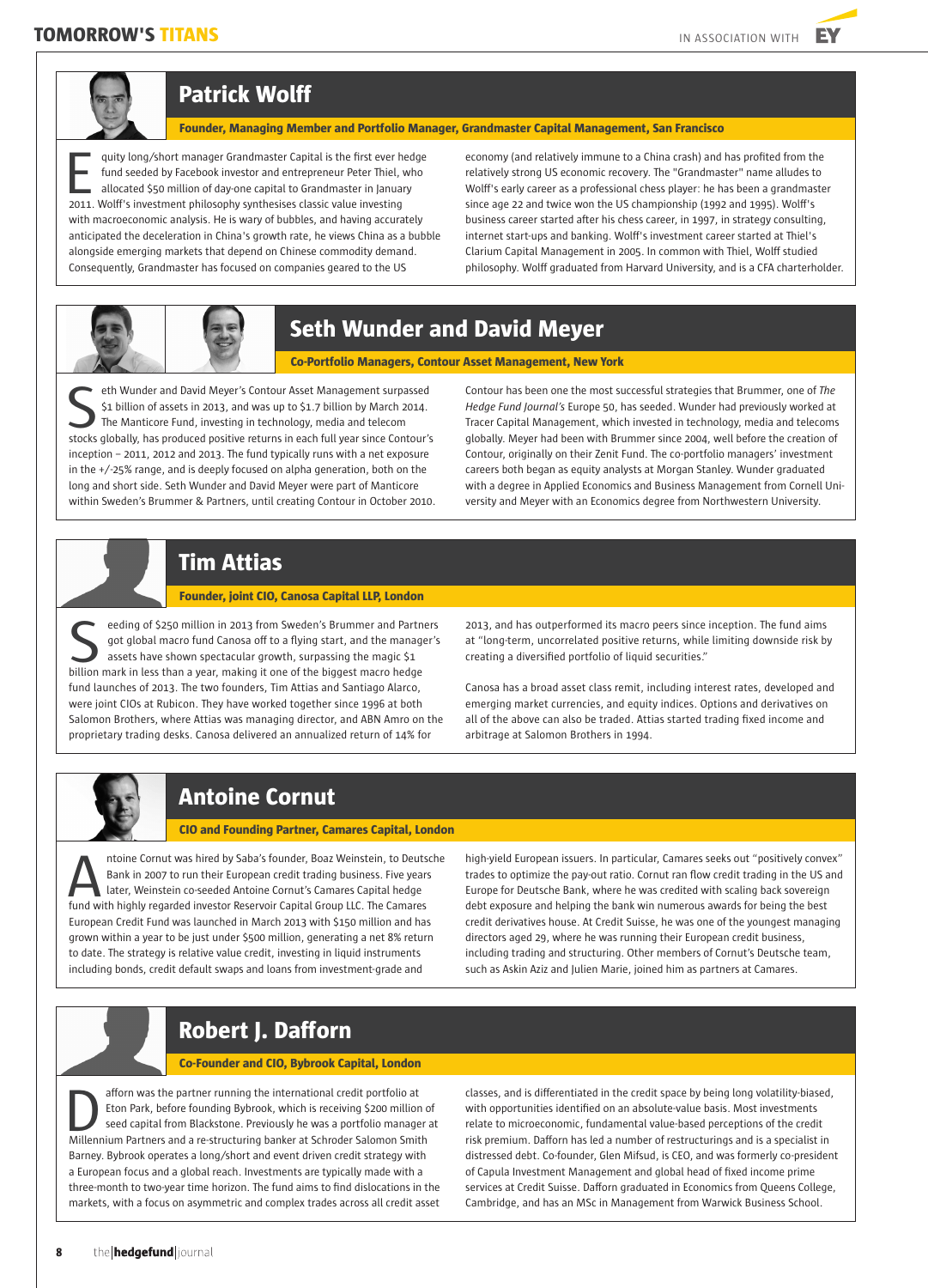

### **Deepak Gulati**

**CIO and Founding Partner, Argentière Capital AG, Zug, Switzerland**

eepak Gulati raised \$300 million at launch for his relative value equity fund which focuses primarily on equity volatility strategies. and currently runs \$600 million. Gulati was formerly global head of eepak Gulati raised \$300 million at launch for his relative value<br>equity fund which focuses primarily on equity volatility strategies,<br>and currently runs \$600 million. Gulati was formerly global head of<br>equity proprietary performance each year from 2008 to 2012 and registering their best year during the crisis in 2008. Gulati founded Argentière along with key members of his old team from J.P. Morgan, ensuring a full continuity of their investment strategy. The fund maintains a long bias to volatility, allowing the team to

act in a position of strength to take advantage of periods of market stress. The fund is reported to have delivered a small positive return in 2013, when many volatility funds lost money. Gulati co-founded Argentière with Youssef Benomar (head of volatility trading) and Sam Sabbagh (head of event driven), who were also previously part of his team at J.P. Morgan. Argentière recently tapped president Barack Obama's one-time chief of staff, William Daley, to head up US operations – a role that will encompass talent scouting and business development.



### **Partner, Cevian Capital AG, Zurich**

elfer is a full, equity owning partner of Cevian Capital, which was founded in 2002 by Christer Gardell and Lars Forberg. Cevian has assets of \$13 billion and is the largest activist in Europe and a topelfer is a full, equity owning partner of Cevian Capital, which was<br>founded in 2002 by Christer Gardell and Lars Forberg. Cevian has<br>assets of \$13 billion and is the largest activist in Europe and a top<br>three player global and engagement work for Cookson PLC, in which Cevian took a 20% stake and successfully orchestrated Cookson's demerger into two new listed companies, Alent and Vesuvius, in which Cevian also owns 20% stakes. She is a member of the board of directors of Valmet, a Finnish Engineering

company demerged from Metso in January 2014. Helfer works closely with portfolio companies to identify scope for operational and strategic improvement. She also identifies potential new investments for Cevian. Before joining Cevian in 2008, she was Engagement Manager at McKinsey & Company, where she worked from 2004 to 2008. Helfer holds an M.Sc. in Real Estate Development from The Massachusetts Institute of Technology, and a Dipl.Ing. (M.Sc. equiv.) in Urban Planning from Vienna University of Technology. She is a CFA charterholder.



### **Ide Kearney**

#### **Senior Analyst, GLG, London**

earney works with Galia Velimukhametova, who has featured in both *The Hedge Fund Journal's* Tomorrow's Titans and 50 Leading Women In Hedge Funds surveys. Kearney covers European distressed debt earney works with Galia Velimukhametova, who has featured in both<br>The Hedge Fund Journal's Tomorrow's Titans and 50 Leading Women<br>In Hedge Funds surveys. Kearney covers European distressed debt<br>and has been part of the awa since its inception in September 2009. The fund has generated annualized returns in the high teens from launch to May 2014. The GLG strategies that she generates ideas for allocate to segments including traditional high-yield, fallen angels, leveraged loans, hybrid capital, bank paper, and sovereign

debt. GLG is able to take both long and short positions in these assets. Before joining GLG in 2009, Kearney worked alongside Velimukhametova at both King Street and J.P. Morgan. Kearney spent three years at King Street, where she was a senior analyst and was on the investment committee.

Kearney began her investment career at J.P. Morgan as a high-yield and special situations analyst. She graduated with an MSc from UMIST and a Bachelors in Business and Legal Studies from University College Dublin.

# **Måns Larsson**

#### **Founder, CIO, Makuria Investment Management, London**

åns Larsson founded Makuria in April 2013, raising \$60 million without any seed funding. A little over a year later, assets have already surpassed \$300 million, with investors including US ans Larsson founded Makuria in April 2013, raising \$60 million without any seed funding. A little over a year later, assets have already surpassed \$300 million, with investors including US institutions, family offices, fun Makuria pursues a European value strategy, investing long and short across the capital structure with a bias towards credit and situations that benefit from a credit perspective. The fund employs a fundamental bottom-up research approach across three sub-strategies: on-the-run, distressed, special situations,

as well as a hedging overlay. Investors say that performance has been positive for the fund's first 16 months to July 2014. Before starting Makuria, Larsson was CEO of the London office for \$20 billion US giant Canyon Capital Advisors and was running a \$1 billion European portfolio. Larsson held analyst roles at Silver Point Capital and Hicks Muse Tate & Furst, both in London, and was also an associate for Altor Equity Partners in Stockholm in his native Sweden. Larsson started his finance career as an analyst for Goldman Sachs. Larsson has an MBA from Harvard Business School, and he also received a BA from Harvard University.



# **Dag Løtveit**

**Founding Partner, CIO, Principal Portfolio Manager, Trient Asset Management, Oslo, Norway** 

ulian Robertson may be most well known for seeding and spawning equity long/short funds, but, in 2012, his firm, Tiger Management LLC, and Trient Asset Management formed a strategic venture to support and launch Trient's global macro business. The Trient Global Macro strategy, with AUM over \$1.5 billion, takes a long-term, fundamental valuation approach to global markets and invests in currencies, fixed income and equity assets, focusing on investment opportunities where asset prices deviate substantially from their long-term values. Dag Løtveit, Trient CIO, previously served as global head of J

allocation strategies at Norges Bank Investment Management (NBIM), the sovereign wealth fund that was established to manage Norway's significant oil revenues and public pension. Løtveit founded Trient with a small group of partners including Knut N. Kjaer, executive chairman at Trient. Kjaer previously served as NBIM's CEO and, in this capacity, hired Løtveit to NBIM in 1999 as CIO of the fixed income portfolio, and as one of the key architects for developing NBIM's investment strategy. Løtveit graduated with a degree in Economics and Business Administration from the Norwegian School of Economics in Bergen.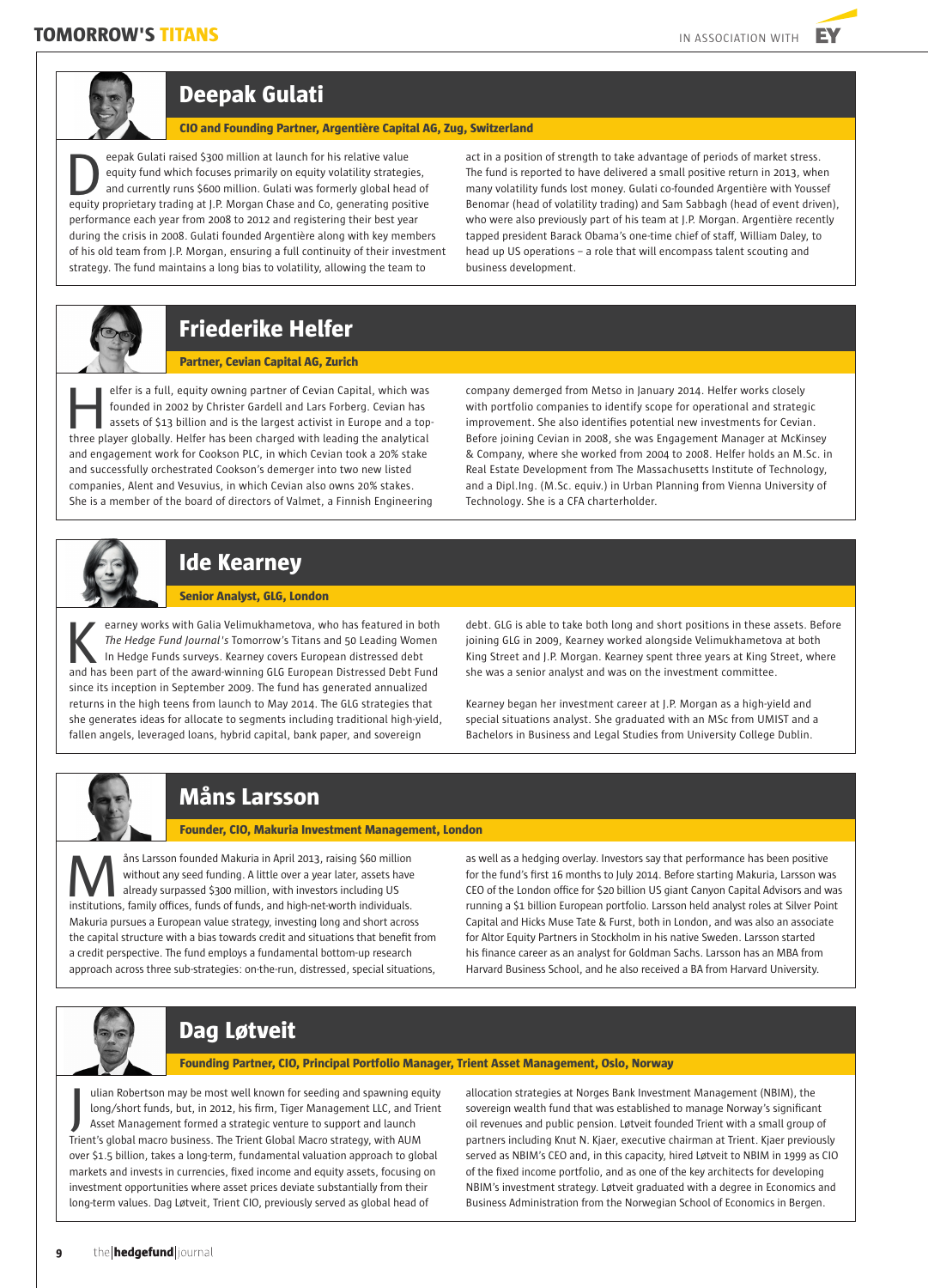

### **Thierry Lucas**

**Founding Partner and CIO, Portland Hill Capital, London**

hierry Lucas is the founding partner and CIO of Portland Hill Capital, a global London-based event-driven long/short fund launched in 2012. The firm, which takes a fundamental, bottom-up approach to investing, hierry Lucas is the founding partner and CIO of Portland Hill Capital, global London-based event-driven long/short fund launched in 2012<br>The firm, which takes a fundamental, bottom-up approach to investi<br>has now two years 2013 with a Sharpe Ratio of 4.1. This performance has been recognised and rewarded by several institutions including *Institutional Investor, Bloomberg*  and *EuroHedge*. Lucas has 20 years of experience in finance, having started his career in London in 1994. Prior to launching Portland Hill, he was a partner

at Eton Park International where he spent over seven years focusing on event driven, long/short and risk arbitrage investing opportunities across the capital structure. He also worked with Goldman Sachs where he managed portfolios, Merrill Lynch and at Lehman Brothers in their investment banking division.

Lucas was born and raised in Portugal. He played tennis competitively for many years and graduated from Harvard Business School (MBA) in 1998. The current Portland Hill AUM figure stands at \$200 million.



### **Ali Lumsden**

**CIO and CEO, East Lodge Capital, London**

ast Lodge Capital, the global structured credit and direct-lending fund founded by Alistair Lumsden and managing approximately \$500 million, has made a strong start, up 7.45% net in its first quarter of ast Lodge Capit<br>
fund founded by<br>
million, has maximating (April–June).

Lumsden has recently hired ex-CQS marketing head, Karyn Geringer, who was one of *The Hedge Fund Journal's* Leading 50 Women in Hedge Funds in its 2013 survey. East Lodge founder Lumsden is best known for having

launched and run the \$3.2 billion ABS strategies at CQS previously. The CQS ABS (Asset Backed Securities) Fund annualized at approximately 28% between October 2006 and December 2012 when Lumsden left to launch East Lodge. The fund experienced no negative years under Lumsden's stewardship, as he managed the fund profitably before, during and after the global financial crisis. At CQS, Lumsden managed a team of 10 in New York and London. Prior to CQS, Lumsden launched and ran Tango, a SIV at Rabobank, and previously was a portfolio manager at Abbey National.



# **George Michelakis**

**Founder and CIO, Gladstone Partners, London**

ichelakis is a seasoned investor in European equities; he founded Gladstone in 2006 after working at Lansdowne Partners and several years of private equity with Capital Z Partners. Gladstone pursues a **fundamental** is a seasoned investor in European equities; he founded<br>Gladstone in 2006 after working at Lansdowne Partners and several<br>fundamental, research-intensive approach to long/short equity investing and has generated strong performance with practically no correlation to market indices. Michelakis is Partnered by George Boutros, who was previously a senior member of the team at Perry Capital in London. Gladstone has differentiated itself through the ability to identify investments that have

generated multi-year performance on both the long and short side. "We have had many longs in the portfolio for 5 years which were 3-5x winners, and a number of shorts which we held for a similar length of time on the way to 50%-100% returns," notes Michelakis. This investment philosophy has led to an investor base comprised of sophisticated investors, including top 25 US university endowments and notable family offices. Michelakis is an actuary by training and was South Africa's highest ranked chess player from the age of 16, and holds the FIDE International Master title.

# **Borut Miklavcic**

**CIO and Managing Partner, LindenGrove Capital, London**

nflation is the name of the game for Borut Miklavcic, CIO and managing partner of LindenGrove Capital, who believes that inflation markets will be an attractive source of opportunities in the years to come. Launched Inflation is the name of the game for Borut Miklavcic, CIO and managing<br>partner of LindenGrove Capital, who believes that inflation markets will<br>be an attractive source of opportunities in the years to come. Launched<br>in 20 and has a significant exposure to inflation markets (35% of risk on average) in addition to rates, currencies and credit. Having run this strategy for Nomura where he was global head of liquid markets proprietary trading, it was a natural transition to go independent for Miklavcic and his fellow co-founders,

who were all ex-Nomura/Lehman. They include Gianluca Squassi (chief risk officer) and John Pereira (head of operations). Owing to recent successes, the firm has added Richard Busellato, ex-Millennium, and Gordon Hickman, ex-Citadel, as portfolio managers to further the capabilities of the investment team. Miklavcic plied his trade in global inflation markets at Lehman Brothers where he was head of global inflation trading. He obtained an MBA from INSEAD and his bachelor's degree from Harvard.



# **Khing Oei**

**Founder and Chief Investment Officer, Eyck Capital Management, London**

hing Oei launched Eyck in 2013 and this year received a strategic capital infusion from Investcorp. Oei previously spent five years as managing principal and portfolio manager at Halcyon Asset Management, and hing Oei launched Eyck in 2013 and this year received a strategic cap<br>infusion from Investcorp. Oei previously spent five years as managin<br>principal and portfolio manager at Halcyon Asset Management, and<br>prior to that he w Opportunities Fund. The Eyck European Tactical Opportunities Fund seeks to take advantage of opportunities within the capital structures of highly levered companies using an event driven framework. The fund is focused on fundamental research-driven investments at the liquid end of the European

opportunity set, and is agnostic with regard to asset class (equities, bonds, CDS, loans) and directionality. This approach has helped Eyck generate original trade ideas and strong returns. Oei and his team have extensive experience investing across European jurisdictions and have also been active on the creditor committees of some of Europe's largest restructurings. Oei's investing career began as an analyst at Goldman Sachs in the European Special Situations Group (ESSG). Oei graduated with a Master of Science in Econometrics from the Vrije Universiteit Amsterdam.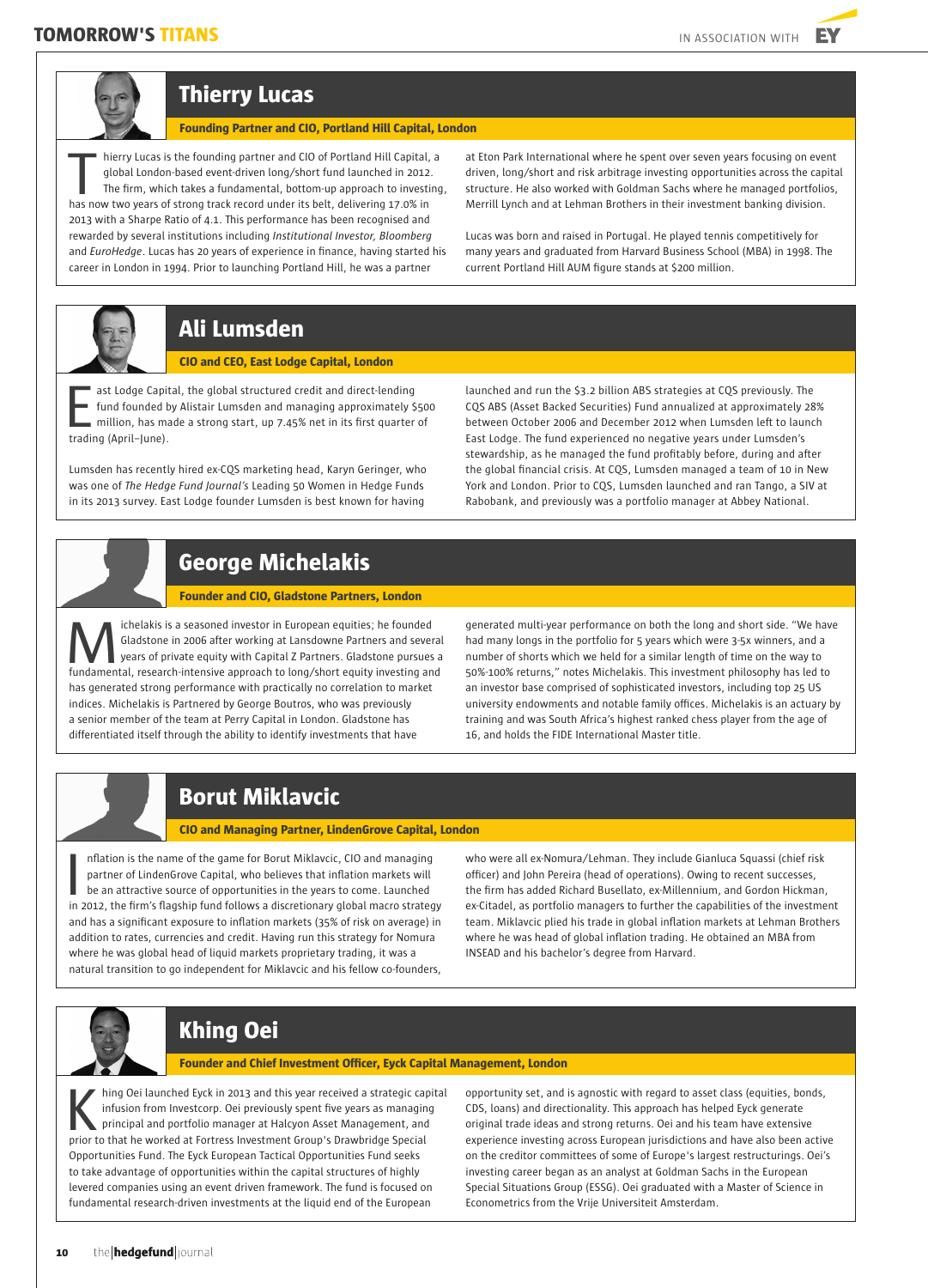



### **William Potts**

**Chief Executive Officer and Managing Partner, Ivaldi Capital, London**

illiam Potts established Ivaldi Capital in 2009 with Todd Johnson and Nick Jarrett. Ivaldi commenced trading in London in 2010. and expanded to Singapore in 2013. Ivaldi currently manages illiam Potts established Ivaldi Capital in 2009 with Todd Johnson and Nick Jarrett. Ivaldi commenced trading in London in 2010, and expanded to Singapore in 2013. Ivaldi currently manages a global equity long/short, broadl as a multi-manager, absolute return investment firm. Ivaldi was backed at inception by the Fourth State Pension fund of Sweden (AP4), and continues to only look after investments from pension funds and other institutional investors. It currently has over \$3 billion in AUM. A firm believer in early-stage

and developing portfolio management teams, Ivaldi seeks to harness the outperformance of these types of managers, with the additional benefits of diversification across strategy, holding period and geography. Currently, Ivaldi operates nine sub-strategies: six in Europe and three in Asia. Whilst at Citi, Potts acted as an advisor to some of the world's largest hedge funds, pension funds, sovereign wealth funds and endowments as European head of prime finance sales and capital introductions. Potts started his career at Morgan Stanley in equity finance and capital raising.

### **Stuart Powers**

**Founder, Hengistbury Investment Partners, London** 

engistbury was one of the largest five hedge fund launches of 2012. The fund focuses on value and trades global equities long and short although most of the book is in Europe. The strategy is fairly engistbury was one of the largest five hedge fund launches of 2012.<br>The fund focuses on value and trades global equities long and<br>short although most of the book is in Europe. The strategy is fairly<br>concentrated with aroun revealed holdings in Mastercard, Intercontinental Exchange, Oracle, and Carnival. Hengistbury is already rumoured to have soft closed after assets reached \$750 million. Powers was a partner at The Children's Investment Fund (TCI) but his staff are drawn from many other funds.

Partner Chris Parr was at KDA Capital LLP. Partner David Fairweather came from Richmond Capital, partner Angelo Putignano was at Lansdowne Partners and operations manager Joseph Cusworth was previously at Alphatran.

Hengistbury's COO, Jon Sharp, was formerly at prime broker Barclays Capital and at hedge fund Urwick Capital. Investor relations is handled by Tyne Cameron who ran capital introductions for UBS. Powers graduated from the University of Oxford.



### **Paul Schurman**

**Founder and CIO, Tulos Capital, Zug, Switzerland**

efore setting up commodity fund Tulos in December 2012, Schurman was global head of oil derivatives at commodity giant, Glencore. Tulos aims to make half its returns on relative-value trades using **Example 18 Solutions, and the other half opportunistically when market shocks occur.**<br> **But the other half opportunistically when market shocks occur.**<br> **But the other half opportunistically when market shocks occur.** Tulos opened to outside investors in February 2014 and was up 4% to end July 2014. Schurman has extensive experience elsewhere – he was a portfolio manager at Millennium Partners and spent more than 10 years at Goldman Sachs where he was a managing director. Schurman started at Goldman Sachs

in 1998. In 2007, Patrik Sundberg, a portfolio manager at Tulos, started the agriculture business at Goldman Sachs with Schurman. Sundberg also worked for Glencore, Millennium and Goldman Sachs. CRO and COO Hoss Hauksson, is another Goldman alumnus who was a commodity strategist, as well as having roles at other banks in capital markets and structuring. Schurman has an MBA from the Wharton School of the University of Pennsylvania, and graduated in Engineering Physics and Electrical Engineering from the University of British Columbia in Canada.

# **Craig Scordellis**

#### **Senior Portfolio Manager and Head of Loans, CQS, London**

raig Scordellis joined Sir Michael Hintze's \$14.2 billion CQS in 2008 and now leads the firm's loans business where he is responsible for trading loans and managing the firm's collateralized loan obligations business. The paper of the firm's consequent in the search across multiple for the loans and managing the firm's collateralized loan obligations business.<br>CQS applies fundamental, quantitative and qualitative research across multipl investment strategies to identify relative value across capital structures and between asset classes. Scordellis has recently commented on the compelling value he sees in European senior secured loans, in part due to new regulations such as Basel III capital rules and CRD IV. Recently he has noted that some

pension funds are increasingly looking to shift strategic allocations from fixed rate to floating rate products in anticipation of interest rate rises. Scordellis was formerly an assistant portfolio manager at New Amsterdam Capital. Before moving into hedge funds, Scordellis worked for three different banks, first as an analyst at Deutsche Bank, then as an associate in Scotiabank's leveraged finance unit, before moving to an associate position in high-yield origination and capital markets at Royal Bank of Scotland. Scordellis graduated in Business Administration from the University of Bath.

### **Ross Turner**

#### **Founder, Pelham Capital, London**

oss Turner was the youngest ever partner of Lansdowne Partners, and he also launched Pelham Capital in 2007 at the remarkably young age of 29, growing assets more than sixty-fold from \$56 million to \$3.5 billion. Sos Turner was the youngest ever partner of Lansdowne Partners, and<br>he also launched Pelham Capital in 2007 at the remarkably young age c<br>29, growing assets more than sixty-fold from \$56 million to \$3.5 billion.<br>Pelham is positions can make up most of the fund.

Pelham was ranked as one of Barron's Best 100 Hedge Funds, having made 34.23% in 2013; it has also been one of *Bloomberg's* "Top Performing Large

Hedge Funds", not to mention having the status as one of *Business Insider's*  "30 Most Successful Hedge Funds On Wall Street In 2013". At the Ira Sohn Conference in 2013, Turner made the case for investing in Irish business services group DCC, which he thinks is set to win more of the UK oil distribution market. Pelham has disclosed a stake in engineering, ceramics and systems group Vesuvius. Pelham's team has now grown to include seven partners. Turner started his investment career with Cazenove's European small cap team, having graduated in Economics from Nottingham University.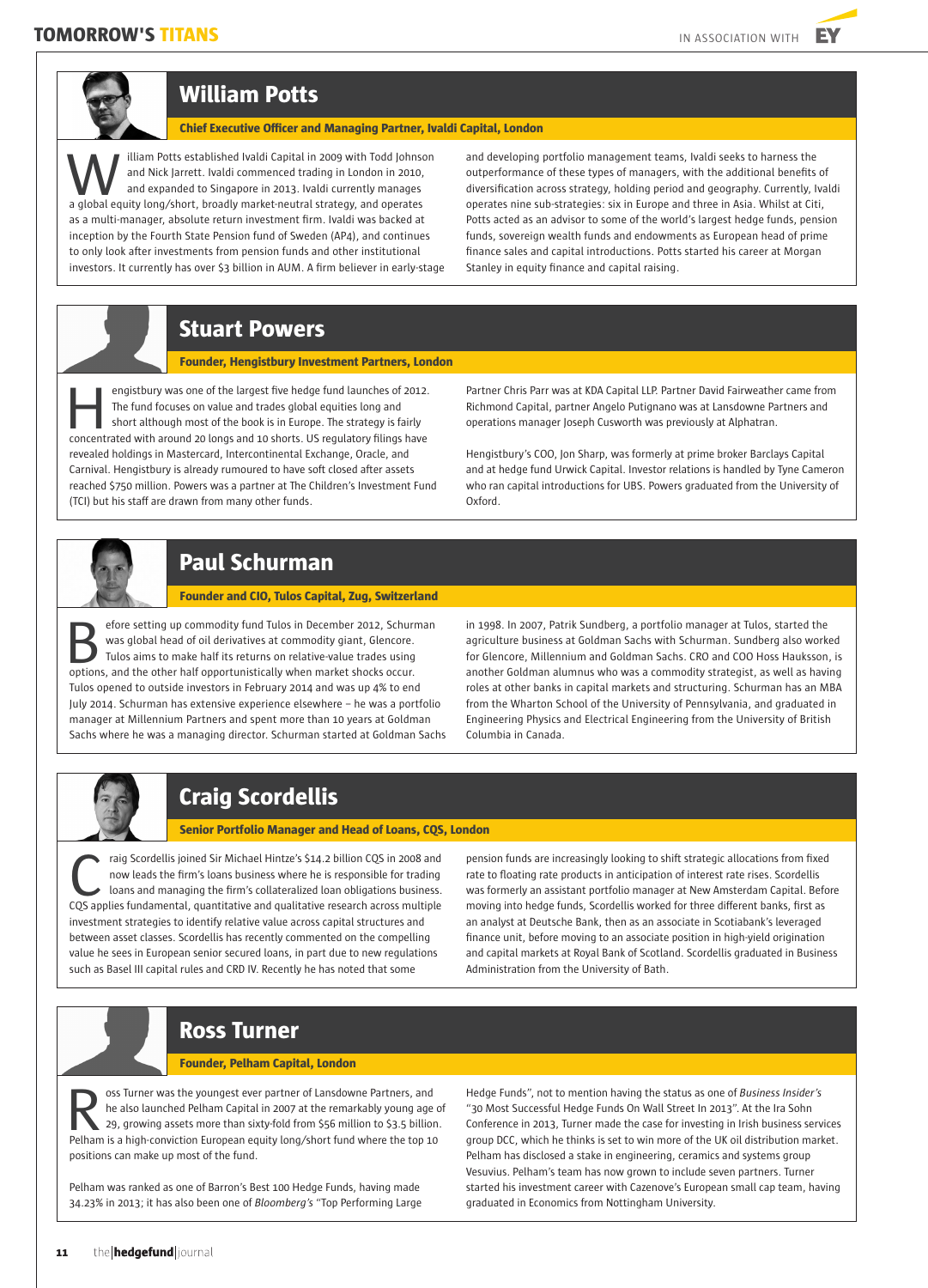

# **Andrew McMillan**

**CIO, Commodities Portfolio Manager, Stewart Asia Investment, Singapore**

ndrew McMillan is the CIO and commodities portfolio manager for Stewart Asia Investment. McMillan set up Stewart as an asset management company, not only to invest in his own specialty, ndrew McMillan is the CIO and commodities portfolio manager<br>for Stewart Asia Investment. McMillan set up Stewart as an asset<br>management company, not only to invest in his own specialty,<br>commodities, but also to pursue othe experience of trading both physical and derivative commodity markets. New Zealander McMillan was hired by Tudor in 2002 and set up their energy trading business. He rose to become managing director, a management committee member and global head of energy trading. Before Tudor, McMillan held

leadership positions at two banks, heading up European power, gas and coal trading for Morgan Stanley and commodities trading for Barclays. McMillan started his career at Citibank. McMillan moved to Singapore in 2010. He is joined by former colleagues from Tudor, including Simon Holmes, a senior commodities trader who also worked with McMillan at Morgan Stanley; Francesca Massone who is running a foreign exchange systematic strategy; and their COO, Stephen Rooney. McMillan also recruited CEO Amy Lee from Hogan Lovells, Singapore.

# **Ng Yong Ngee**

**Co–Founder and CEO, Tahan Capital Management, Singapore** 

g Yong Ngee is the founding partner and chief executive officer of Tahan Capital. Tahan Capital is a credit specialist hedge fund manager that focuses primarily on the fixed income and credit asset g Yong Ngee is the founding partner and chief executive officer<br>of Tahan Capital. Tahan Capital is a credit specialist hedge fund<br>manager that focuses primarily on the fixed income and credit as:<br>class in Asia Pacific with a consistent and low-volatility performance across varied market conditions on the back of a region with 'strong sovereign financial profile, healthy banking systems and well-positioned corporate balance sheets.' Tahan was founded in September 2009 by former UBS prop trader Ng Yong Ngee, who

spent 16 years at UBS and headed up its emerging markets Asia fixed income business. COO and general counsel, Sing Cher Lim, is also ex-UBS, as are principals and portfolio managers, Charles Ooi and Bryan Choo. Tahan's founding partnership also includes talented portfolio managers from many other firms besides UBS, including Chia Tse Ern (ex-GLG and Jabre Capital) and Joseph Lam (ex-Deutsche Bank and Morgan Stanley). Yong Ngee graduated in Business from Nanyang Technological University in Singapore, and also holds a Masters in Applied Finance.



# **Adrian Redlich**

**Chief Investment Officer, Merricks, Melbourne**

edlich headed quant alpha generation in global equities for Citadel in Chicago, before returning to his native Australia in 2007 to set up market-neutral long/short equity and commodity trader Merricks. Elich headed quant alpha generation in global equities for Citadel<br>
in Chicago, before returning to his native Australia in 2007 to set up<br>
market-neutral long/short equity and commodity trader Merricks.<br>
Redlich views bot edge, using quant and technical analysis to manage risk. The Merricks Capital Long/Short Equity Fund has made money every year since it started in January 2008, including in 2008 and 2011. This broadly market-neutral fund invests in the Asian equity markets, including Australia, Japan, Hong Kong and

Singapore. Its portfolio manager, Matthew Starick, worked with Redlich at Citadel and at Merrill Lynch. The Merricks Capital Soft Commodities Fund has also made money every single year since it started in January 2008. It puts on relative value trades, including calendar spreads, cross-border basis, and intercommodity spreads. Adam Davis, who has worked in physical commodities trading, is a manager on the commodity strategy. Redlich spent 11 years at Merrill Lynch in Melbourne, Hong Kong and New York after graduating in Economics from Monash University in Melbourne.

# **Michael Yoshino**

**Co-Founder, Pleiad Investment Advisers, Hong Kong** 

leiad plans to launch with far more money than many seeders can afford – some \$150 million later – this year. Some of this will come from the two founders, Michael Yoshino and Kenneth Lee, who used to leiad plans to launch with far more money than many seeders can<br>afford – some \$150 million later – this year. Some of this will come<br>from the two founders, Michael Yoshino and Kenneth Lee, who used to<br>run Japanese and Chin from the HS Group, a new seeder set up by Johannes Kaps, who has worked at Goldman Sachs, and Michael Garrow, who came from Blackstone's hedge fund team. Pleiad will be the very first seed investment made by HS Group, which is backed by Switzerland's Gottex Asset Management and by V-Nee

Yeh, who co-founded Hong Kong's Value Partners asset manager. Yoshino has also managed money for Tiger Asia Management as well as working in private equity for The Riverside Company and TPG Asia.

Yoshino, who speaks Japanese, began his career outside finance, as a professional ice hockey player in Tomakomai in Japan. He graduated in Economics from Yale University and has an MBA from Northwestern University Kellogg School of Management.

# **Zhang Lei**

**Chairman, Managing Partner and CIO, Hillhouse Capital, Beijing, China** 

hang founded Hillhouse in 2005, having worked under David Swensen at the Yale University Endowment's Investment Office. Hillhouse started with just \$30 million of assets from the Yale endowment, but has now hang founded Hillhouse in 2005, having worked under David Swenser<br>at the Yale University Endowment's Investment Office. Hillhouse star<br>with just \$30 million of assets from the Yale endowment, but has now<br>grown that figure one of the largest funds in the Asian region. Hillhouse focuses mainly on the consumer, internet and media, industrial, medical treatment and healthcare, new energy, advanced manufacturing, and commodity-related sectors. Regulatory filings show that Hillhouse had holdings in plenty of US-listed

companies with exposure to Chinese technology or consumers, including Mondelez International Inc, Ctrip Com, Sohu Com, Melco Crown Entertainment, Baidu, Qunar Cayman, Changyou Com, Sungy Mobile and Youku, as of March 2014. Hillhouse illustrates the convergence between private and public equity as it invests in both asset classes and has had some big wins with pre-IPO stakes such as First Eastern Leasing. Zhang holds the CFA designation, has an MBA and an MA in International Relations from Yale University and a BA in Economics from the People's University of Beijing and Renmin University of China.